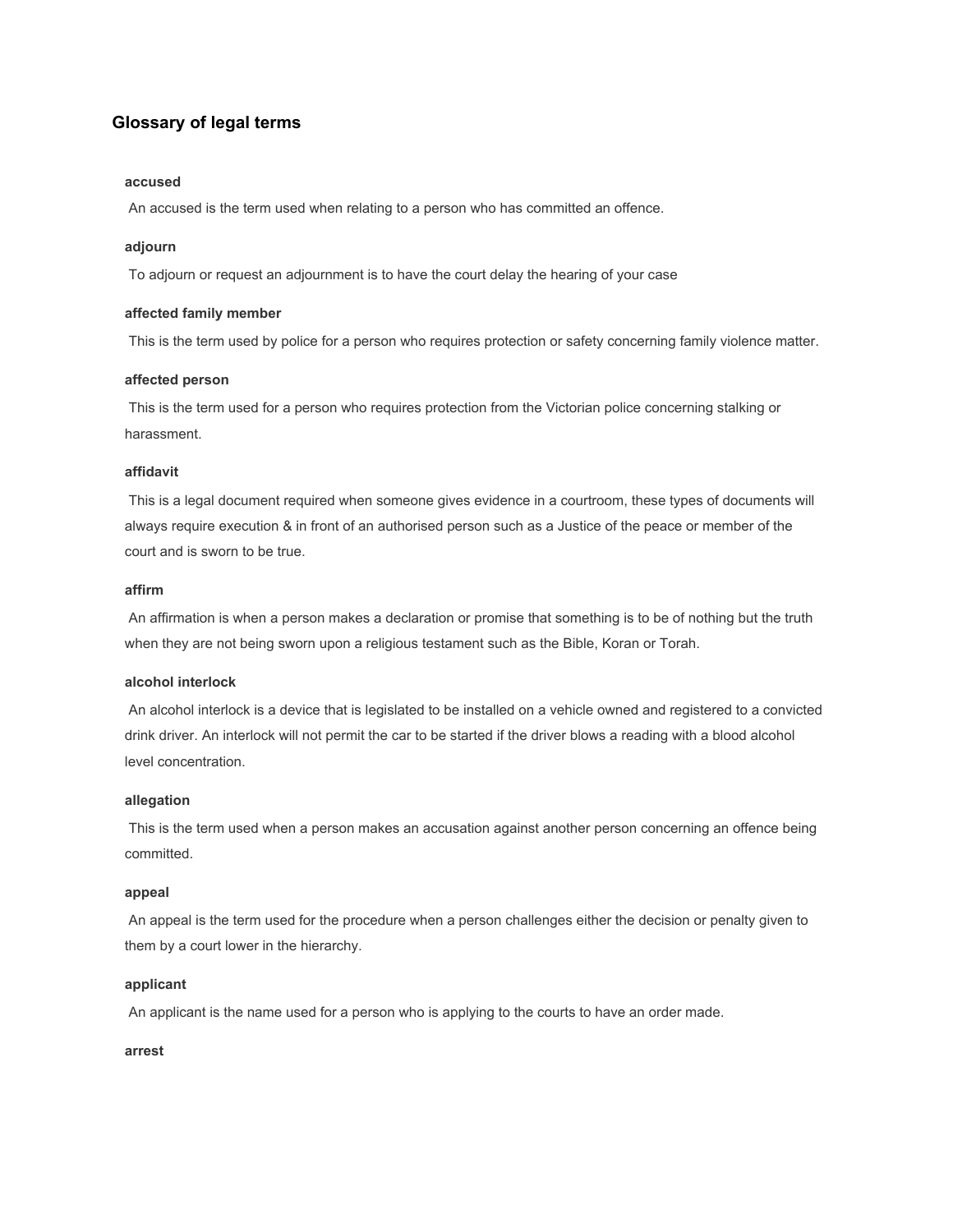Arrest is the term used when police bring a individual into custody to determine or question them concerning whether or not they have broken the law or committed an offence.

#### **attorney**

 And attorney is the legal term for an individual who was appointed to make financial, medical, legal and all domestic decisions on behalf of another person.

### **B**

#### **bail**

Bail is the promise made by an individual to the courts that they will attend back at court to face the charges alleged against them on a certain day determined by the court. In most instances, conditions are also attached to the approval of bail and can at times be opposed by the prosecution if they feel the offender imposes an unacceptable risk of threat to the community.

#### **bail justice**

Bail justice is the title used for a person who can approve or decline bail for you whilst in police custody if a magistrate is unable to adjudicate on the matter.

#### **balance of probabilities**

The balance of probabilities is the burden of proof needed to be met concerning civil lawsuits or cases.

#### **barrister**

A barrister is the title of a person or lawyer who specialises in court appearances and advocacy.

#### **beneficiary**

The beneficiary is the legal term used for a person who receives benefit from a will or estate.

#### **beyond reasonable doubt**

Beyond reasonable doubt is the term used for the burden of proof required by the prosecution to which they must meet concerning proving whether or not an individual is found guilty or not guilty.

#### **blood alcohol concentration**

 The blood alcohol concentration or BAC is the term used concerning how much alcohol is in an individual's blood at the time they are required to undertake a test.

#### **breach**

The bridge is the term used when an individual breaks the law or a court order set by Magistrate or Judge.

#### **brief of evidence**

the things that make up the police's case against you if you have been charged with a crime. This can include the charge sheet, the informant's statement, your criminal record and other documents the police have about your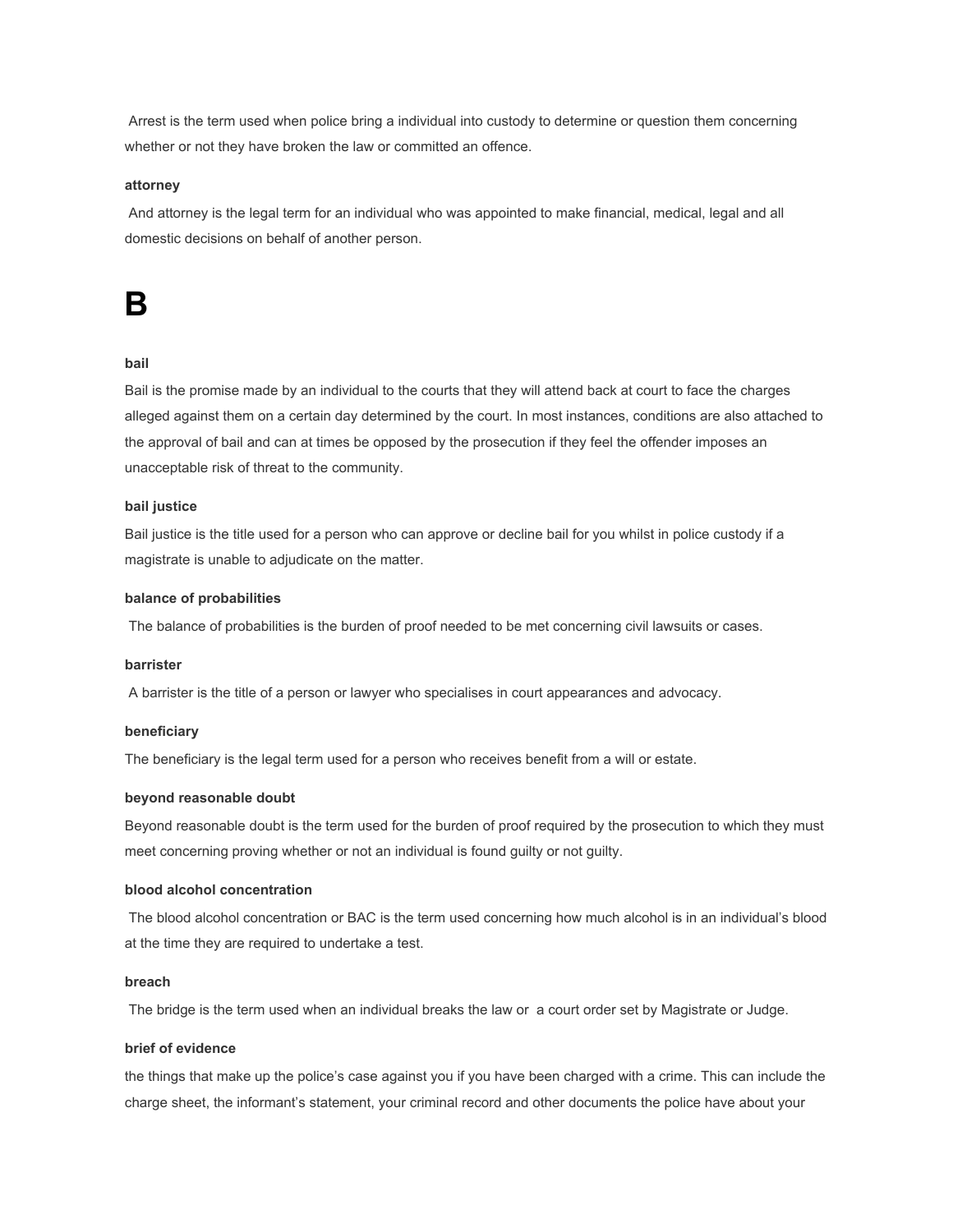matter. A brief of evidence is the legal term used for the paperwork police build concerning the facts and allegations to which they accuse an individual of breaking a law. This will typically include the informant's statement, a charge sheet outlining the individual charges that are being made against the accused, your previous criminal history and any supporting documents or photographs of evidence to help the prosecution establish and meet the burden of proof for the individual's guilt.

## **C**

#### **Centrelink benefit statement**

A Centrelink benefit statement is a legal document that is sometimes requested by the courts to confirm what benefit and individual receives from Centrelink financially.

#### **certified copy**

 A certified copy is the term used for a document that has been certified by a member of the Victoria police, justice of the peace, legal professional, accountant or an officer of the court.

#### **Charge**

Charge is the legal term used when an accusation of an alleged offence for an individual is brought by the Victoria Police of Department of Transport for either criminal or civil offences. A charge is an allegation which is supported by evidence from the prosecuting agency requesting for a result against the individual from a Court.

#### **charge and summons**

A charge and Summons is when the police serve you with legal correspondence concerning an alleged offence with summons to appear before a Magistrate or Judge.

#### **charge sheet**

A charge sheet is a set of paperwork outlining the charge of allegation made against you from a prosecuting agency generally the Victoria Police. This will usually accompany the preliminary statement, summary from the informant or arresting officer.

#### **Child Protection Panel**

This is a panel of legal members and representatives who deal with issues concerning the removal of children from a guardianship due to risk both physical or mentally to the children concerned.

#### **Civic Compliance Victoria**

This organisation chases up the collection of fines and infringements on behalf of the state revenue office or local and Commonwealth Government.

#### **civil justice matters**

Civil Justice matters are concerned with matters between companies or individuals that are not of a criminal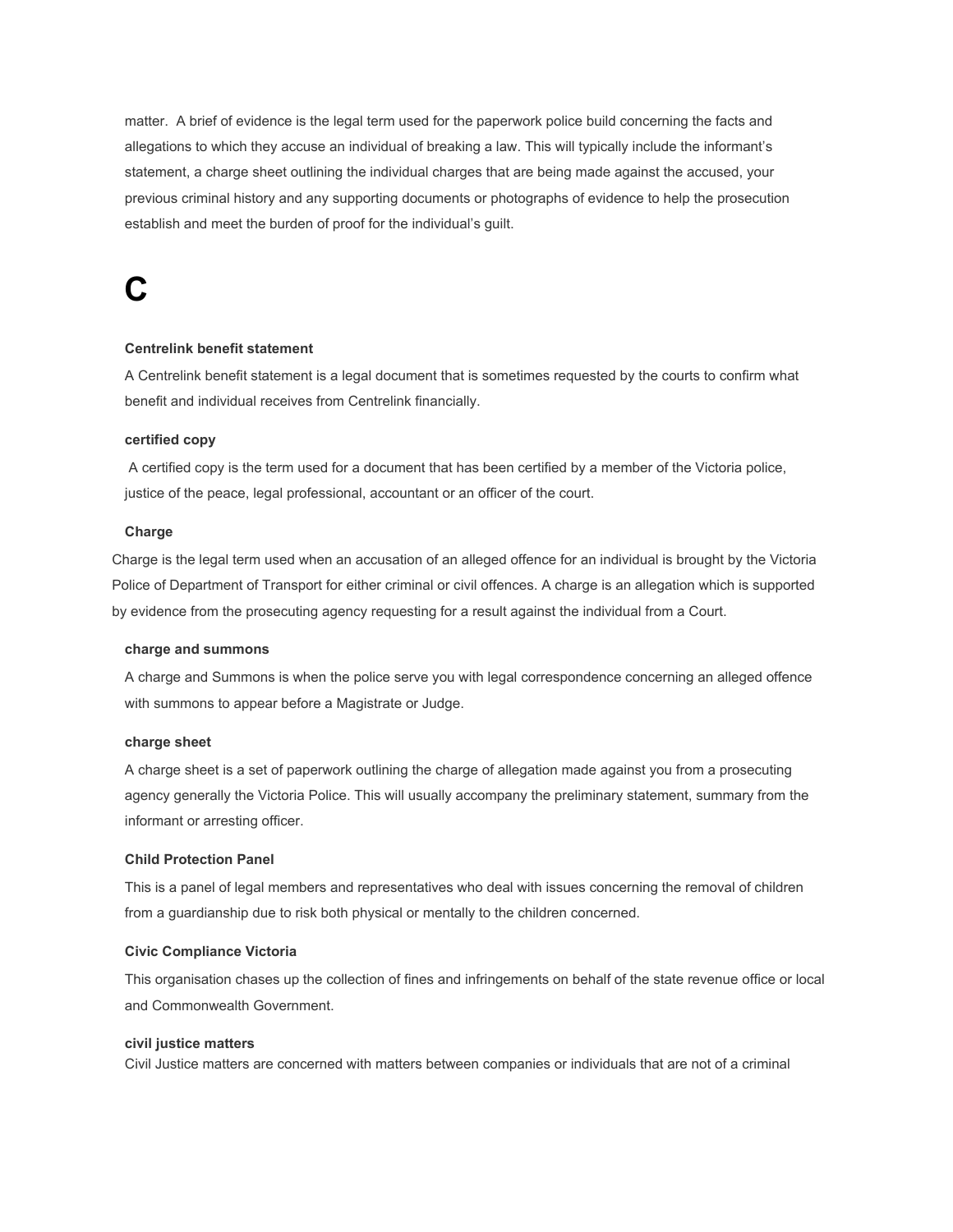nature but extend to social security through Centrelink, mental health issues and discriminatory matters and immigration disputes.

#### **committal**

A committal hearing is when the prosecution present the evidence that will be used to meet the burden of proof before a case goes to the County Court for trial. A test of evidence for alleged offences against an individual or company.

#### **community corrections order**

This is a form of sentence and punishment that a Magistrate or Judge can use to punish an offender for offence they have been found guilty of. They will include a designated period to which the order will run, therapeutic conditions such as psychological assistance, community volunteer work and sometimes judicial monitoring. They can usually still meet general and specific deterrence and are generally the last resort before an individual is sentenced to a period of imprisonment. If an order like this is breached by a new offence of failing to adhere to the conditions the individual is brought back before the Court and sentenced on the original offence.

#### **confidentiality**

This is a term used to define that something said between 2 individuals or an agreed collective of people will not be shared or disclosed to other recipients unless subpoenaed by a Court.

#### **consent**

The legal word used when something is agreed to by a party.

#### **consent orders**

A consent order is a form of agreement between parties that is then made into a Court order to be bound.

#### **contest**

A contest is when a party disputes their guilt concerning an alleged offence and wants the matter heard before a Court to determine the outcome.

#### **contest mention**

A contest mention is the term used when a brief hearing before a Magistrate is arranged for the Court to hear the key points of disagreement between the prosecuting authority and the alleged offender.

#### **contested hearing**

If an individual pleads not guilty, the contest for the determination of the outcome by the Court is known as a contest hearing. This is where both parties to the matter explain their version of events and submit evidence to the Court to support their position in defence or prosecution.

#### **contested hearing (intervention orders)**

A contest hearing concerning an order of intervention is when a party disagrees to the consent of an order where they feel it not suitable given their dispute surrounding the facts alleged by the other party.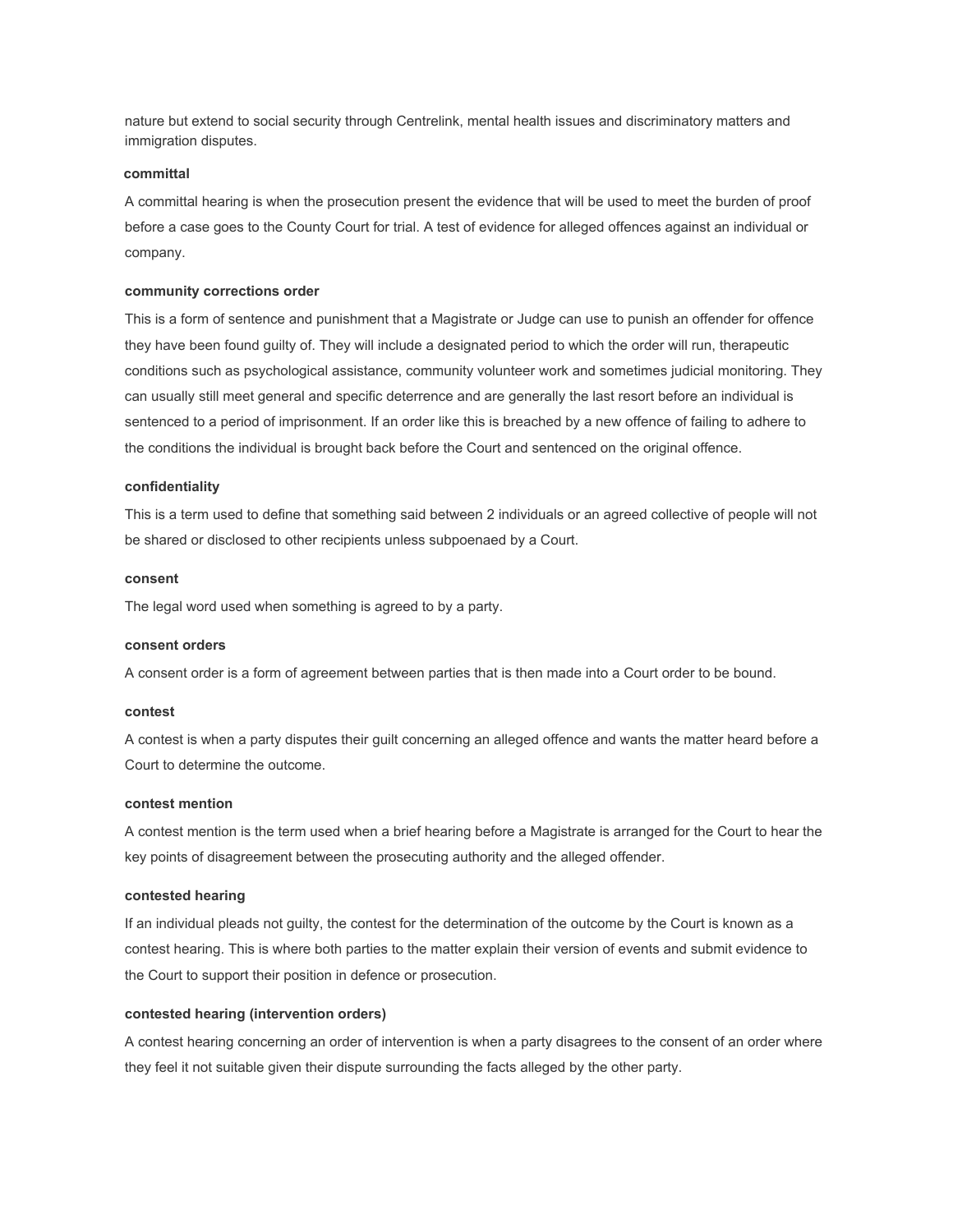#### **contravention**

Contravention is the term used when a Court order conditions have been broken by a party that has agreed to adhere to the conditions.

#### **convict/conviction**

A convictionion is the term used when a party is found guilty of an offence and is recorded on their nation crime database against an individual.

#### **costs**

Costs are monies that can be ordered to be paid by a party who incurred costs to get a result through the Courts using legal representation or other out of pocket expenses that must be proven and submitted to the Courts.

#### **court list**

A court list displays and informs the public concerning which matters the court applicable is hearing on the designated day.

#### **court order**

A court order is a determination by the Court to say that an individual must do or not do a certain specific thing. These can be breached which would incur a further hearing and additional penalties depending of the seriousness of the breach or contravene.

#### **criminal record**

This is a formal record maintained on an individual concerning the charges they have been found guilty of or charged with.

#### **custodial sentence**

This is a sentence and form of punishment to which an individual loses their liberty and has to serve incarcerated.

#### **custody**

Custody is the term used when you have been arrested and are not able to leave the the Police Station or arresting place by the informant or member of prosecuting agency.

### **D**

#### **de facto spouse**

This term is used to describe a romantic relationship to which the parties lived together but are not married or recognised by the state to be so.

#### **defence**

A legal submission or reason that an individual provides to a Court as to why they are in fact not guilty of an alleged offence brought against them.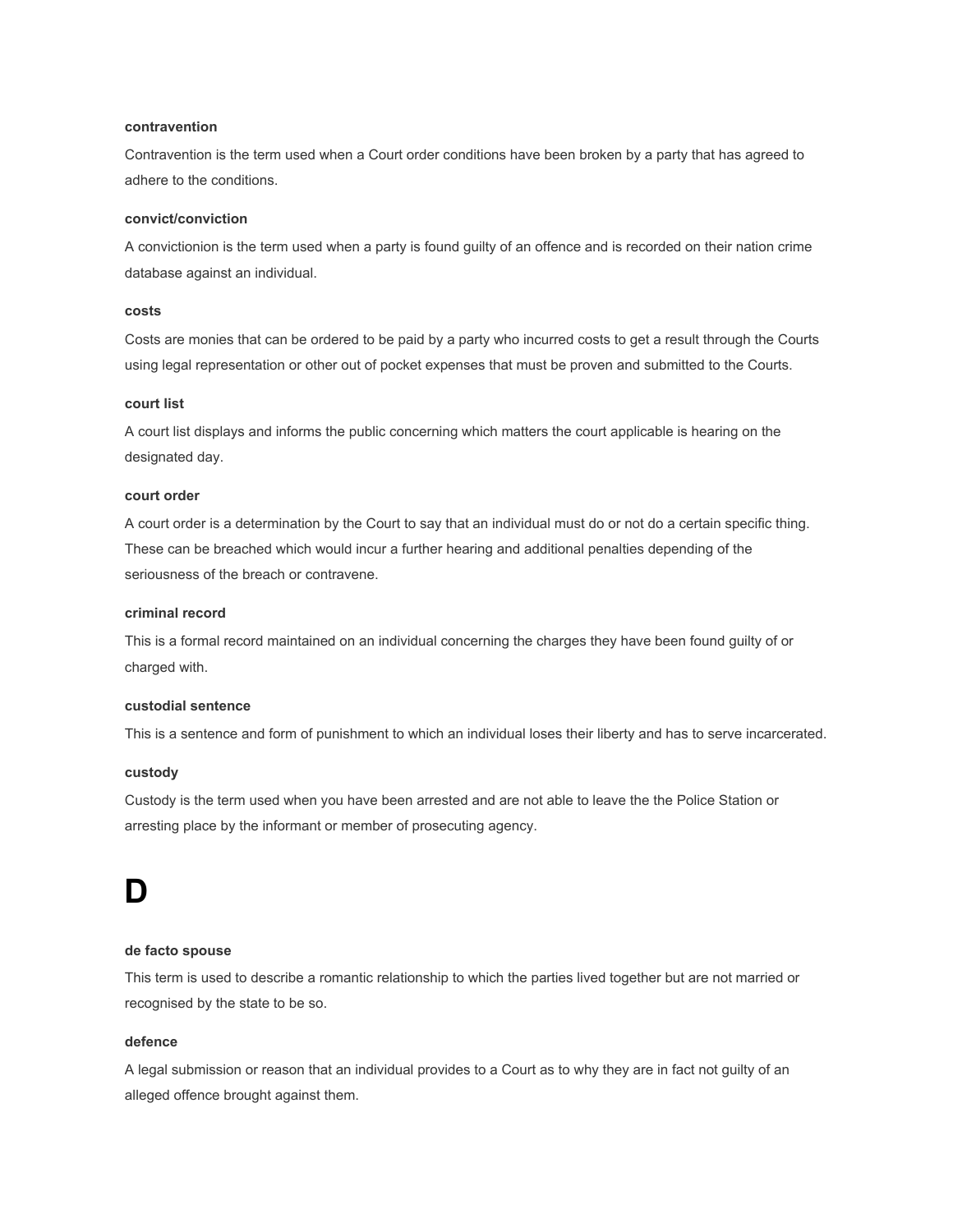#### **defendant**

This is the title of a person or entity who is brought before a Court on allegations of an offence they have been charged with committing.

#### **deponent**

This is the word used to name a person submitting, starting and making an affidavit sworn to be true.

#### **discretion**

This the term used to describe the power to decide that a judicial officer such as a Magistrate has determining the outcome or penalty on a case even after hearing submissions from both parties involved.

#### **diversion**

A way or direction to have a criminal matter heard that is outside the criminal justice stream generally available to first time offenders for minor criminal offences.

#### **diversion hearing**

This the name for a hearing when a Magistrate exercises their discretion to either grant or decline a diversion for an individual concerning their offence.

#### **diversion notice**

This is the name for a document that the Police provide when they are in agreement to the granting of a diversion concerning an offender. This is provided to the magistrate to consider when final decision to grant or decline the diversion takes place.

#### **diversion recommendation**

This is the consent that is provided from the informant or arresting officer that they are not in disagreement of the diversion should it be granted by the Magistrate.

#### **driver disqualification**

This is when the Court cancels your driver license deriving from a penalty or punishment received when guilt is found from the committing of an offence.

#### **drug impairment assessment**

This is a test that Police can request in order for them to legally determine if the person is under the influence of a controlled or banned substance as stated in the *Drugs, Poisons and Controlled Substances Act* 1981.

#### **duty lawyer**

This is the name used for a Lawyer accessible to people who have not arranged for their own representation on the day of their case or hearing. Free of charge to the alleged offender and provided by [Legal Aid Victoria.](https://www.legalaid.vic.gov.au/)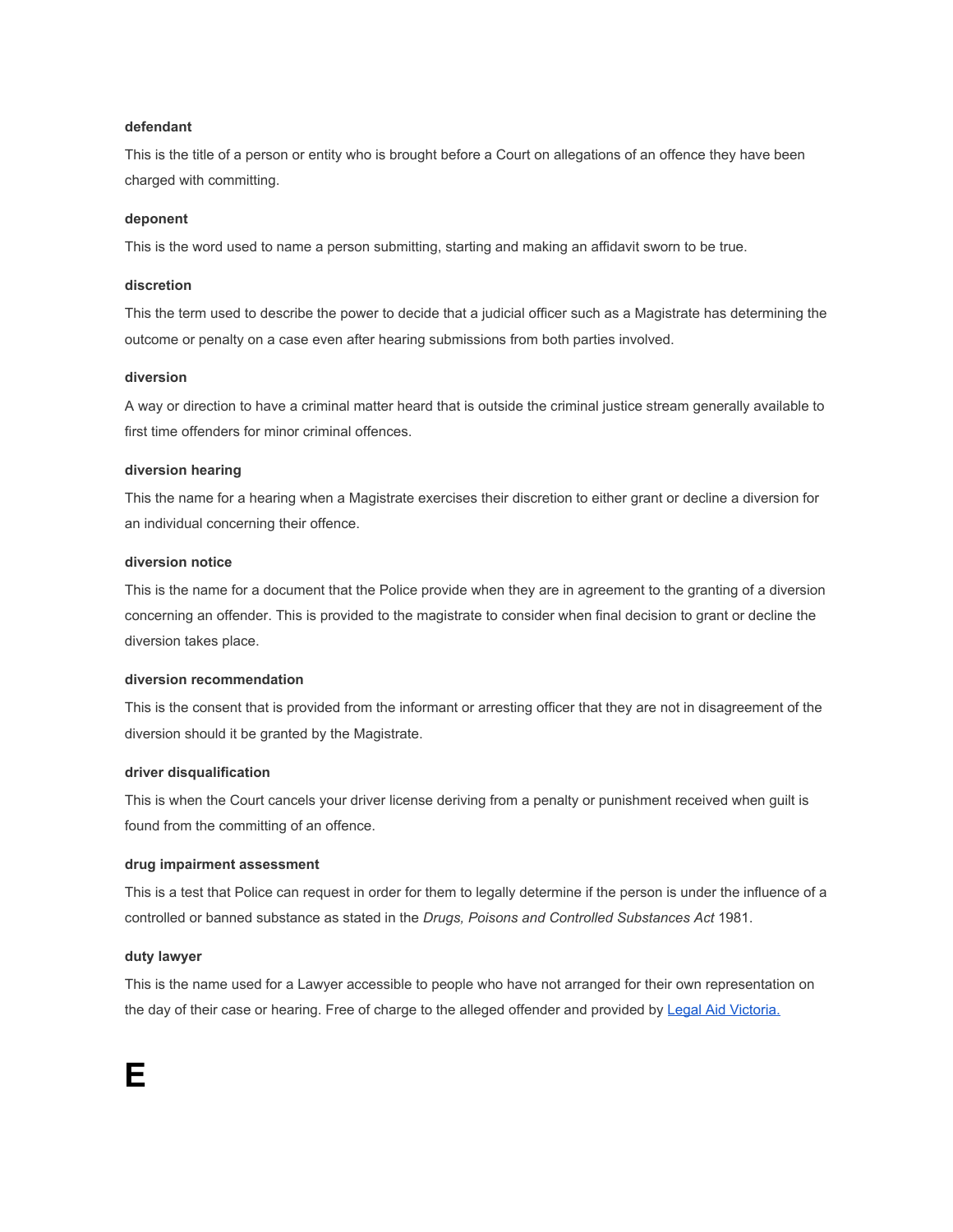#### **enforcement order**

This a document provided by the Court to say that a individual must refrain from doing or not doing a certain thing or action. Enforced by the Court and punishable if breached or contravened.

#### **evidence**

This is the term used for evidence, victims or witnesses in proving a fact or denial of a fact stated or alleged by either party involved.

#### **ex parte**

This si the name of a decision made by the Court regarding an offence committed by a person who is not in attendance for the hearing. Ie: The matter was dealt with and the offender was fined \$300.00 ex parte as they were not present at the time of the judgement..

#### **exclusion order**

This is a decision or order made by a judicial officer such as a Magistrate that person is banned or not allowed to attend a certain place whether private or public and if breached or contravened is punishable.

### **F**

#### **family report**

This is a report that can be requested by the Court regarding the safety of people attached to a Family as defined in the *[Family Law Act](https://www.legislation.gov.au/Details/C2017C00385)* 1975 (Cth) used by the court to determine the appropriate decision and outcome of a hearing concerning the safety of people involved in criminal offences that take place within a family unit.

#### **family violence**

This is the term used to describe and define violence or offences of either physical or mental behaviour that results in harm being inflicted by one member of the family onto another.

#### **family violence intervention order**

This is a rule or order made by the Court to protect a specific family member from violence or contact with another member of the family deriving from allegations of offences committed against the protected person or persons.

#### **family violence safety notice**

This is a notice or document issued by the Court to the Police to protect a specific person from violence being committed in their domestic environment or home.

#### **final hearing**

This is the name of a hearing where the Court hears evidence for the parties concerning allegations of offences committed before deciding the outcome for the case in question.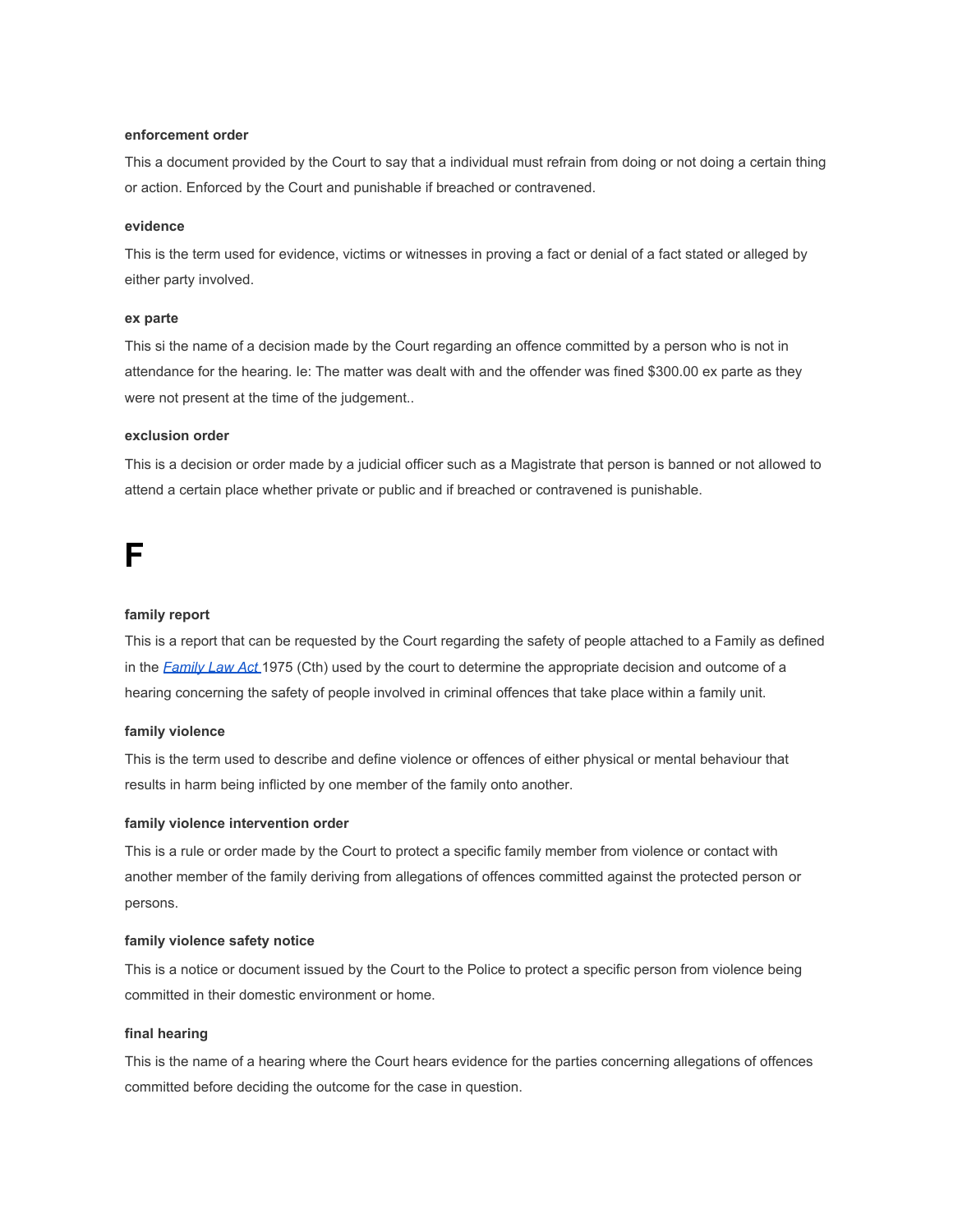#### **forensic medical examination**

This can involve the taking of blood, hair or other intrusive evidence used either to acquit or indict an individual concerning the allegations of an offence committed by the individual. A court has the authority to order such a procedure without the consent from the individual and reasonable force can be used by members of the Police to obtain such a examination.

### **G**

#### **giving instructions**

This is the term used by an individual when they are asking a Lawyer to do or not do such a thing.

#### **guilty**

This term is used when confirming that a person did in fact break the law or was contested and later found to be responsible for the commitment of an offence.

## **H**

**I**

#### **hearing**

The hearing of evidence or a legal issue by a court to be determined.

#### **illicit drug**

These are drugs found to be unlawful in possession or trafficking under the *Drugs, Poisons and Controlled Substances Act* 1981.

#### **immobilise**

This is used when a vehicle is stopped from being mobile or used by an offender by the Police.

#### **impound**

This is the name of a location that a vehicle is stored by Police when they take or arrange possession of a vehicle used in the committing of an offence or as evidence of the vehicle used in a previous crime to be later tested for evidence.

#### **Independent Third Person**

A person able to be present with you during a period of question by Police concerning an offence or involvement in an offence to assist with understanding and removal of force or duress by a party.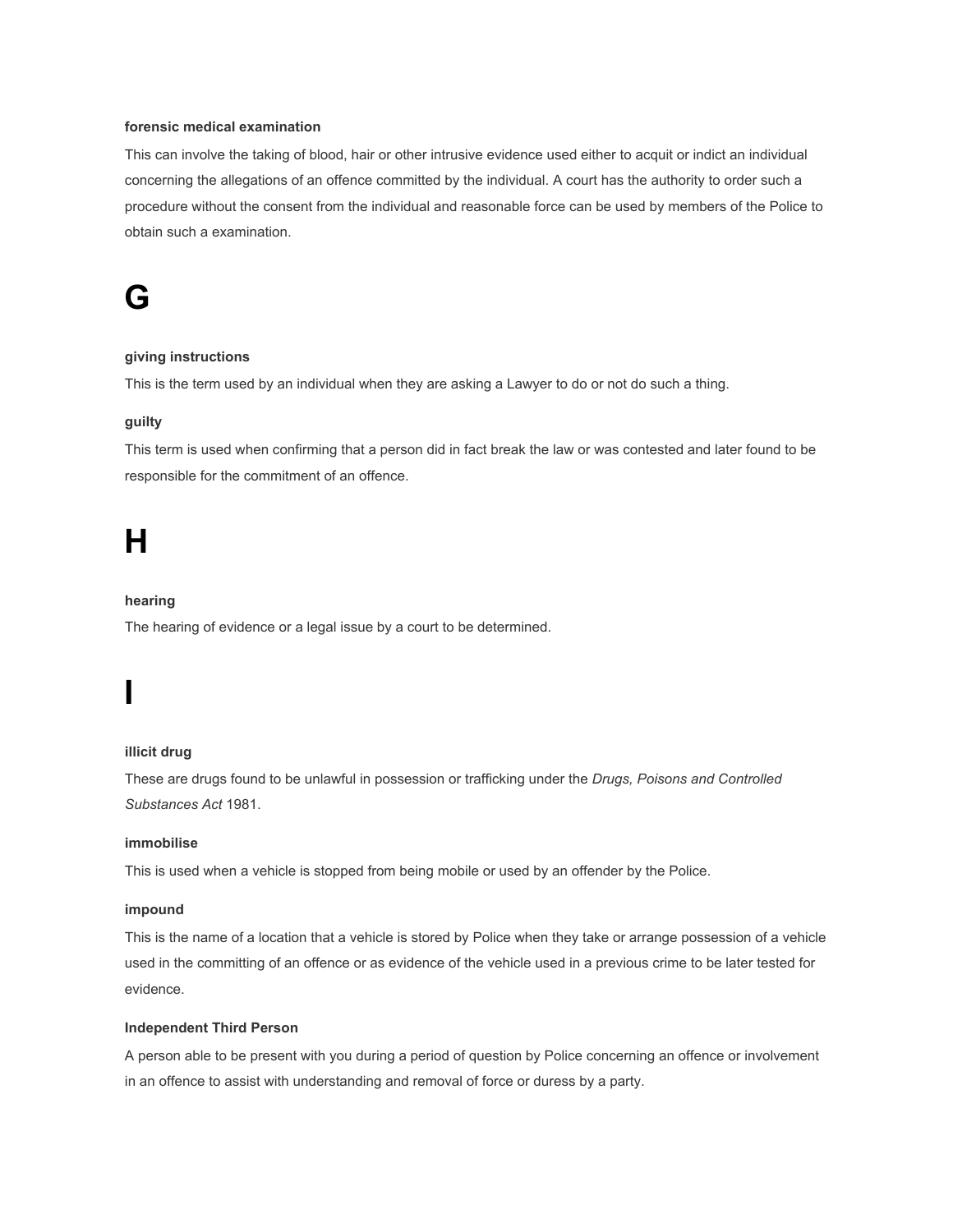#### **indictable offence**

A term used to describe an offence of a serious nature and is to be heard generally by a Judge and Jury in the County Court. Indictable offences can at times also be heard summarily in the Magistrates Court if consent for this request is granted by the appropriate people.

#### **informant**

A member of police, government agency or authorised persons who brings a charge or arrest against an individual when an offence is alleged.

#### **informant's statement**

This is the statement from an informant or arresting officer given reason as to why they believe the alleged offender broke the law.

#### **infringement notice**

MOney owing that an individual must pay regarding traffic fines, littering offences or minor public transport issues.

#### **infringement warrant**

This is a document that allows a member of the Sheriff office to take action against an individual.

#### **Infringements Court**

This is a Court that deals only with fines and the penalties applicable to such offending.

#### **interim order**

This is the term for an order made before a hearing for a final decision takes place on an issue.

### **J**

#### **jaywalking**

Walking on the street and not abiding to the law applicable in that designated area.

#### **judge**

A person and title given to those who decide on issues in a County Court.

#### **judgment**

A legal decision or direction for a matter decided by the Court or Judicial Officer.

#### **judicial officer**

This is the term for a person who can decide, hear and make orders for penalties and decisions surrounding both civil and criminal issues. A Justice, Judge, Magistrate and Member of VCAT are all Judicial Officers.

#### **judicial registrar**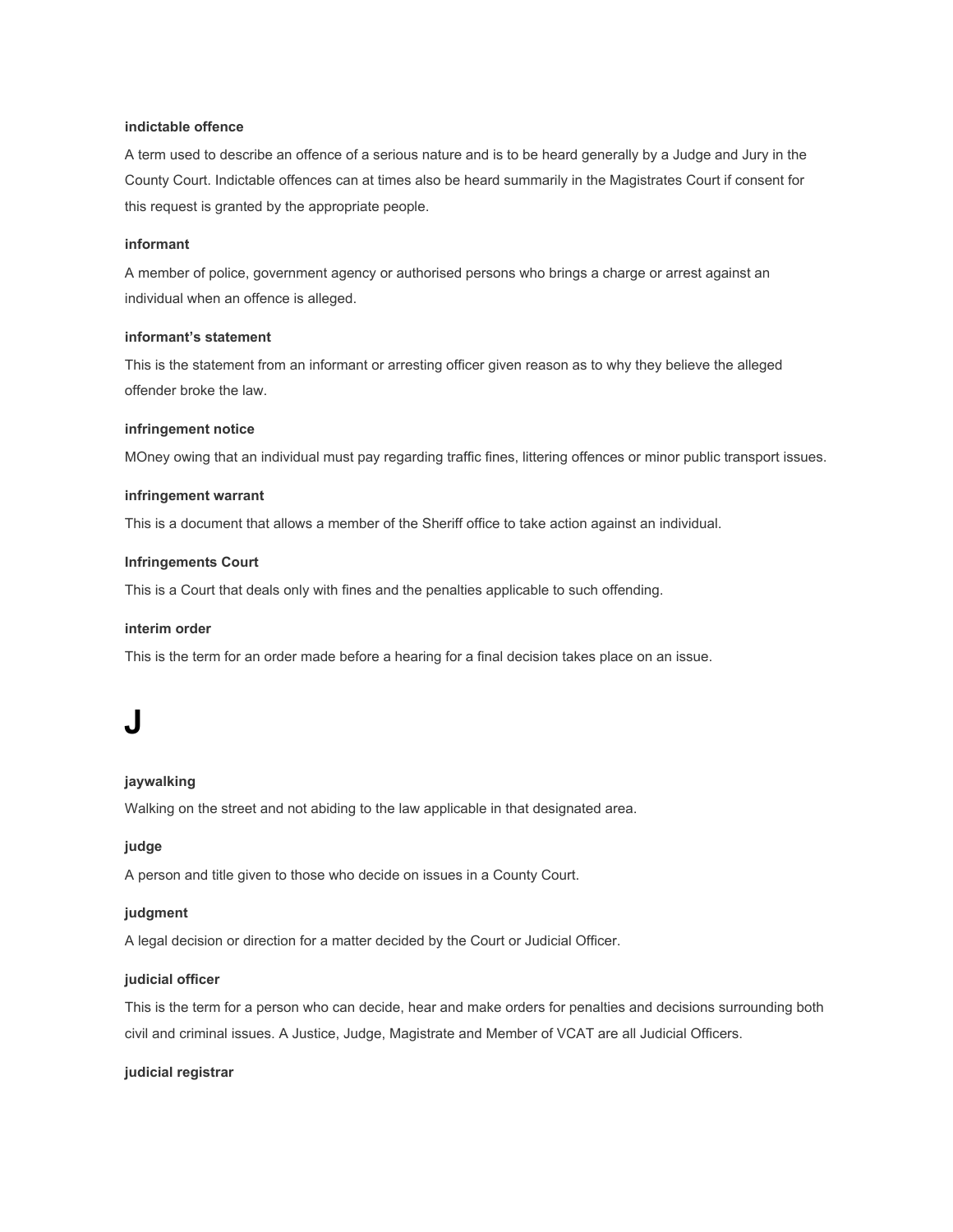A person with vested power to make decisions about minor criminal issues or civil matters.

#### **jurisdiction**

This is the term used to name the legal power of a certain authority to decide or make order for given the designated area of law and area concerned with the offence. Ie: A Victorian magistrate does not have legal power or jurisdiction to decide a decision against an offence committed in New South Wales.

#### **jury**

A group of people who are members of society who hear the evidence and facts surrounding an individual or entities offending and then decide the outcome being either guilty or not guilty. Punishment is then applied by the Judge presiding over the case.

### **L**

#### **lawyer**

A legal title used for a lawyer who can advise you, represent you and advocate on your behalf in a Courtroom.

#### **legal capacity**

This means to have the ability to think things through with consideration to offence and punishments that may follow if a law is broken. The ability to understand their position legally.

### **M**

#### **magistrate**

A legal title for a person vesting power from the state to determine a person's guilt and what punishment or sentence they receive for this offence.

#### **mental impairment**

This term is used by parties when they submit that an individual has a disability affecting their ability to make decisions surrounding the breaking of the law or culpability concerning an offence.

#### **mention date**

This is a hearing where the Magistrate will ask the parties about the case and facts or information provided by the parties. Once this has concluded a new date for a hearing will be set by the presiding Magistrate.

#### **mention hearing**

This is the title of a Court matter being heard in the first instance it was delegated when the Police issued summons or arrest and bail for an individual.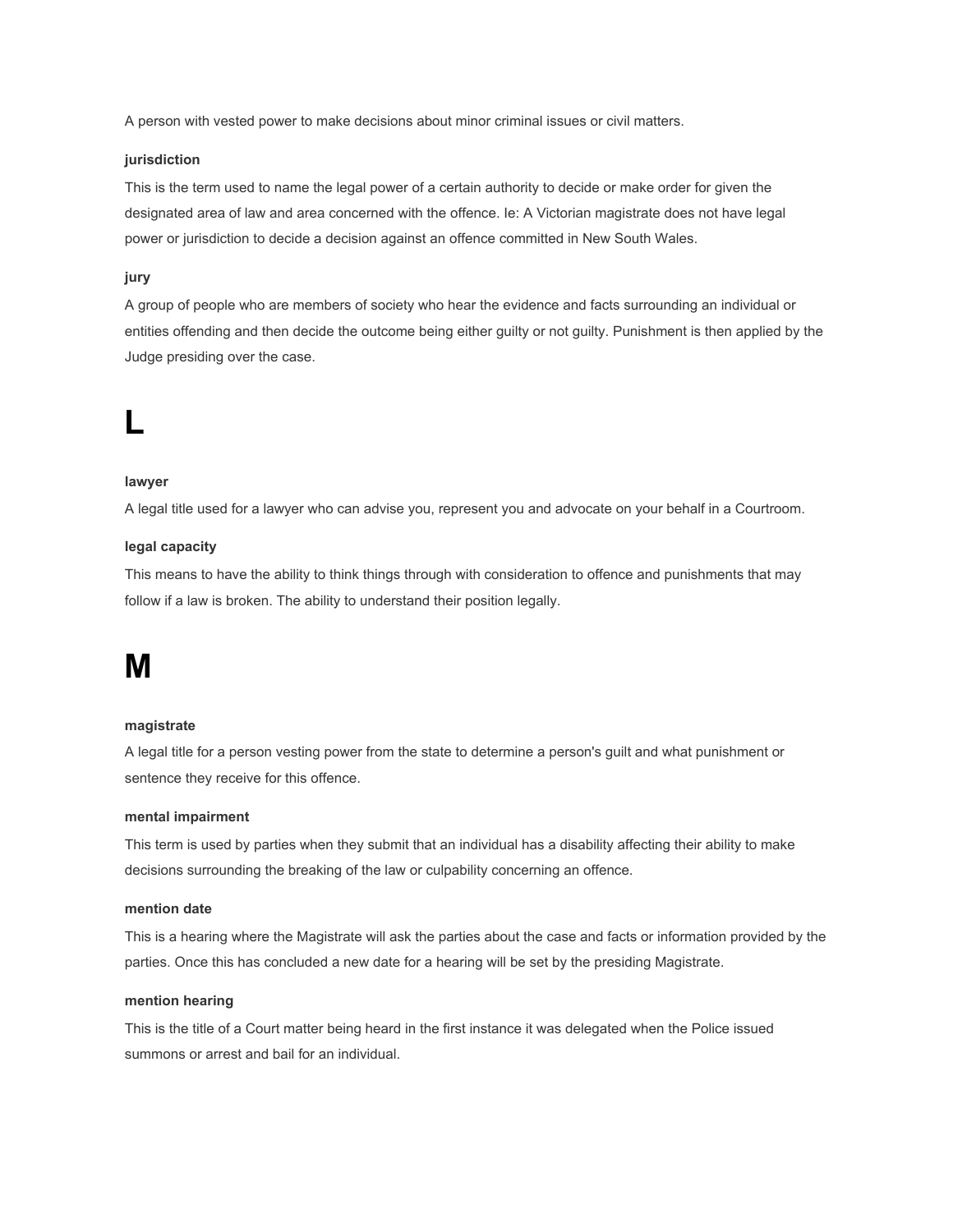## **N**

#### **no comment**

No comment is the a term used when an individual chooses not to make a comment or provide a detailed summary to the police regarding an offence that is alleged about them or someone else.

#### **not guilty**

What you say when you deny breaking the law. Also a decision made by the court.

#### **notice to appear**

A document you may get when the police suspect you of breaking the law. The document tells you to go to court on a certain date. The police will usually give the notice to appear to you rather than sending it to you.

### **O**

#### **oath**

This is the term used when a person makes a promise on their chosen religious testament to tell the truth when providing information of fact or allegations in a matter heard before a Court.

#### **offence**

This word is used to describe a rule regarding something that is to be done or not to be done either directly or by omission in circumstances.

#### **offender**

A person or entity who has committed a criminal or summary offence.

### **P**

#### **party**

A entity or person being namely a party involved in a case being heard by a Court for a decision.

#### **penalty**

A punishment or sentence for someone who has been found guilty of breaking the law.

#### **penalty units**

These are units of measurement found in legislation to give guidance and restriction on the Court when they determining the amount of fine being used against an offender for a charge they have been found guilty of.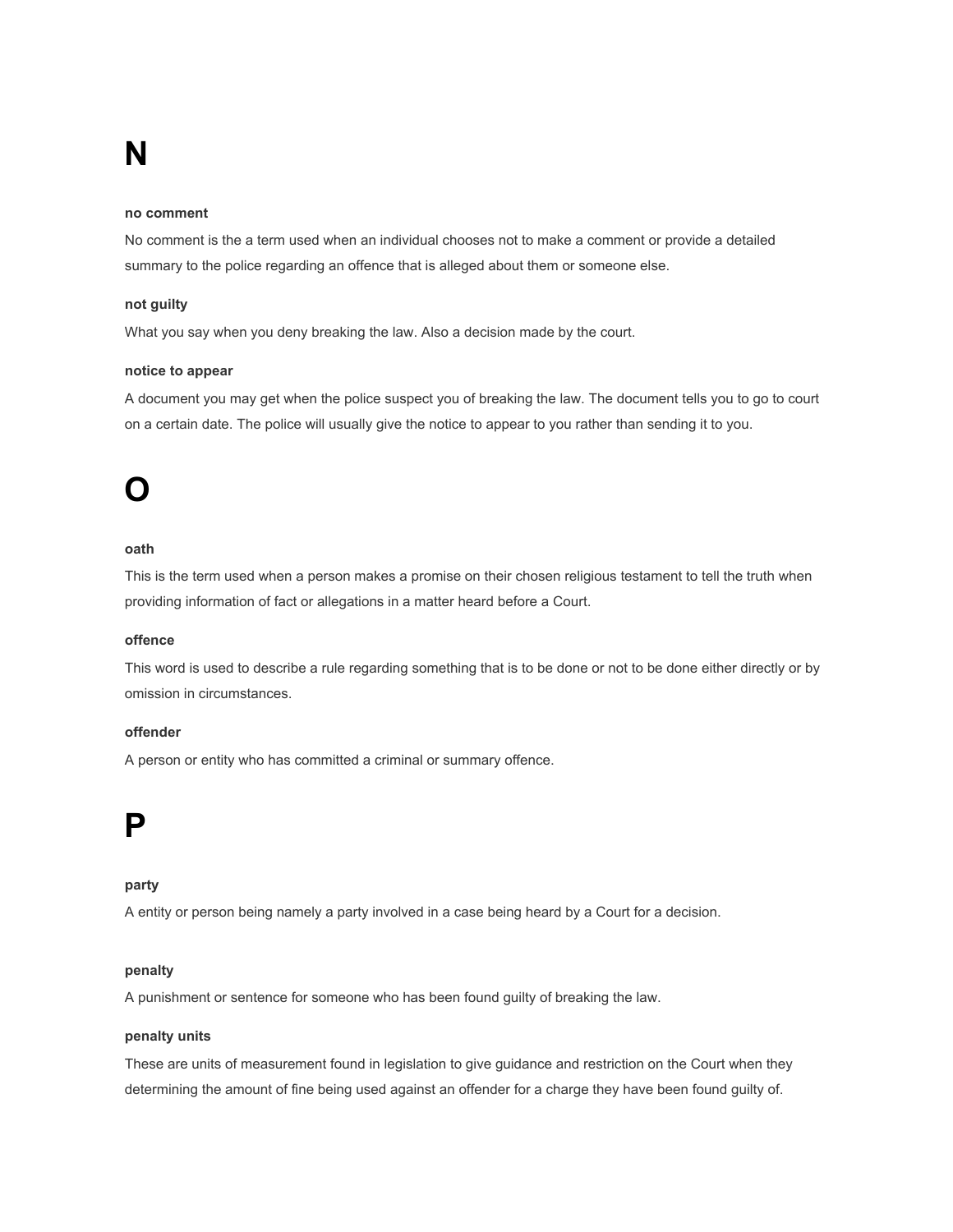#### **perpetrator**

Term used for a person who has broken the law or committed an offence.

#### **plea/plead**

Either a plea of guilt or not guilty plea is used by an alleged offender regarding their charges brought against them by a prosecuting agency.

#### **police brief**

A document or set of files used by Police to prove the guilt of the offender and meet the burden of proof namely 'beyond reasonable doubt'. .

#### **police case**

This is what the police say happened regarding the offence and why they have charged the individual and why they believe the person to be guilty. .

#### **police summary**

This is the statement of what the Police allege to have happened regarding an offence that they believe to have been committed.

#### **precedent**

This term is used to describe a previous case that may have reasoning or a decision that will be used by either the prosecution or defence lawyer to persuade a Court or Magistrate to consider or use as a decider in a case. These will always need to be relevant or similar to the case before the Court.

#### **preliminary brief**

This is the evidence used in the first instance concerning an alleged offence that an individual has committed and is provided to the person involved or alleged against. This will typically not include evidence to support the allegation but rather a short version of the events relative.

#### **priors**

This term is used to describe an individual's previous criminal or offending history when a matter is heard by a Court about allegations of offences committed.

#### **privilege**

This a rule that states that information you have passed between your legal representation and yourself is protected from being used in a matter heard before a Court.

#### **prosecution authority**

This is the person who has authority vested in them by the state or Commonwealth to prosecute a person in the hearing by a Court. This type of authority is usually the Police or department of government usually associated with the offence. Ie: Department of Transport regarding a ticket offence on public transport.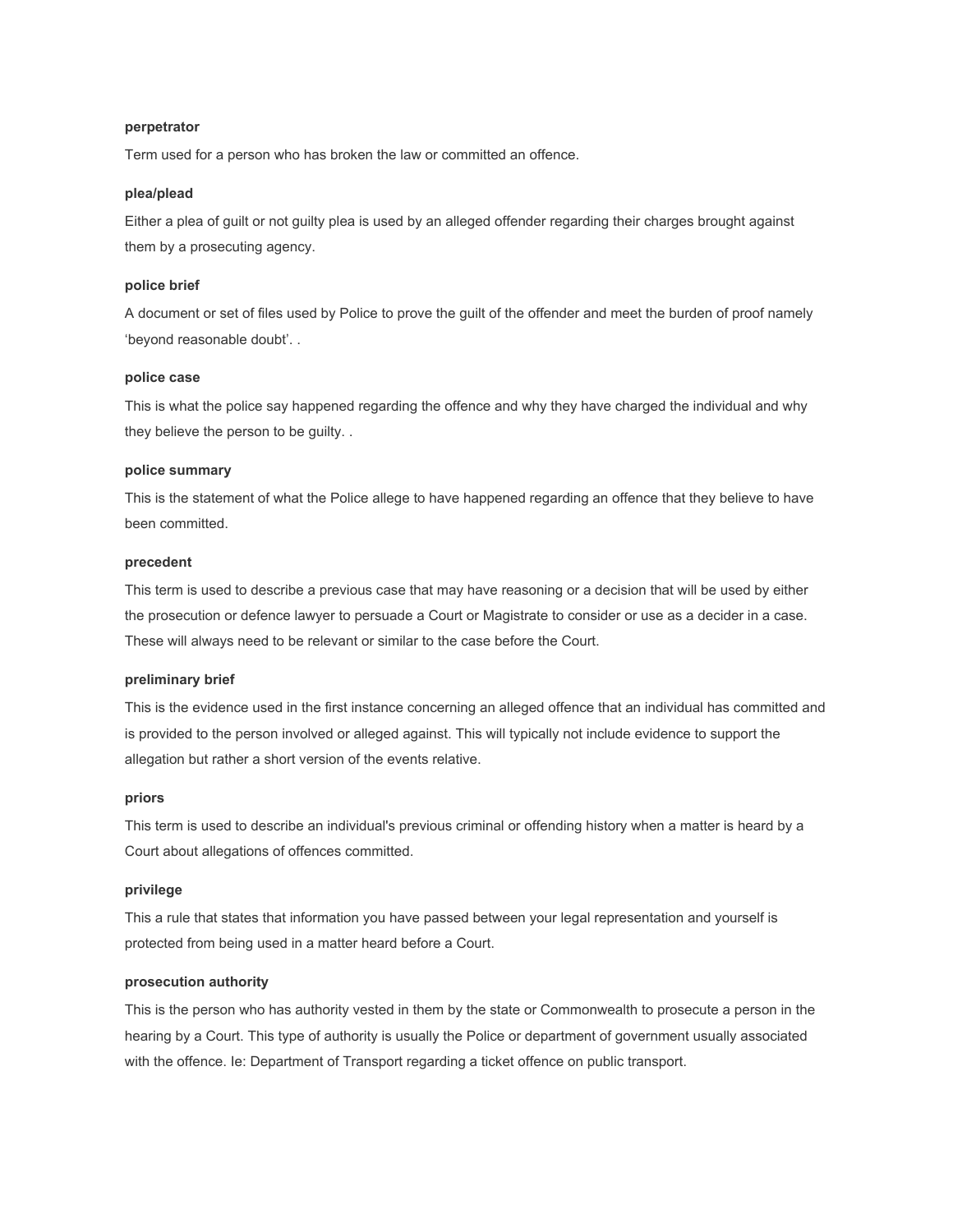#### **Prosecutor**

This is the name used for the member of the Police who is designated to provide evidence to the Court on behalf of the informant or arresting officer to be used for consideration in finding guilt against the offender.

#### **proven**

This is the term used when a Court has found an individual guilty of committing the alleged offence. The charge is found 'proven'.

## **R**

#### **registrar**

This is a person who has power invested in them by the Court to make decisions on minor legal implications or decisions concerning members of the public. Not entitled to the same power as a Magistrate or Judge.

#### **respondent**

This is the name of a party having to respond to allegations against them in a Court or prosecution.

#### **revoke**

To cancel or remove the order made initially by the Court or others and enforced by the Court.

## **S**

#### **sentence**

This is the legal term used when a Magistrate or Judge hands down a penalty or punishment for a proven offence by an individual.

#### **sentencing indication**

This is the term used when a alleged offender gets an indication on sentencing or punishment from a Magistrate when they either plead guilty or are found guilty after a contest.

#### **serve**

This term is used when legal documents or requests are lawfully given to another party regarding an offence or allegation they are a party to.

#### **sheriff**

A member of a department of the Police who can carry out an arrest if an order or contravene of a Court condition is breached. They will also assist in the collection of people needing to pay fines or infringement matters.

#### **solicitor**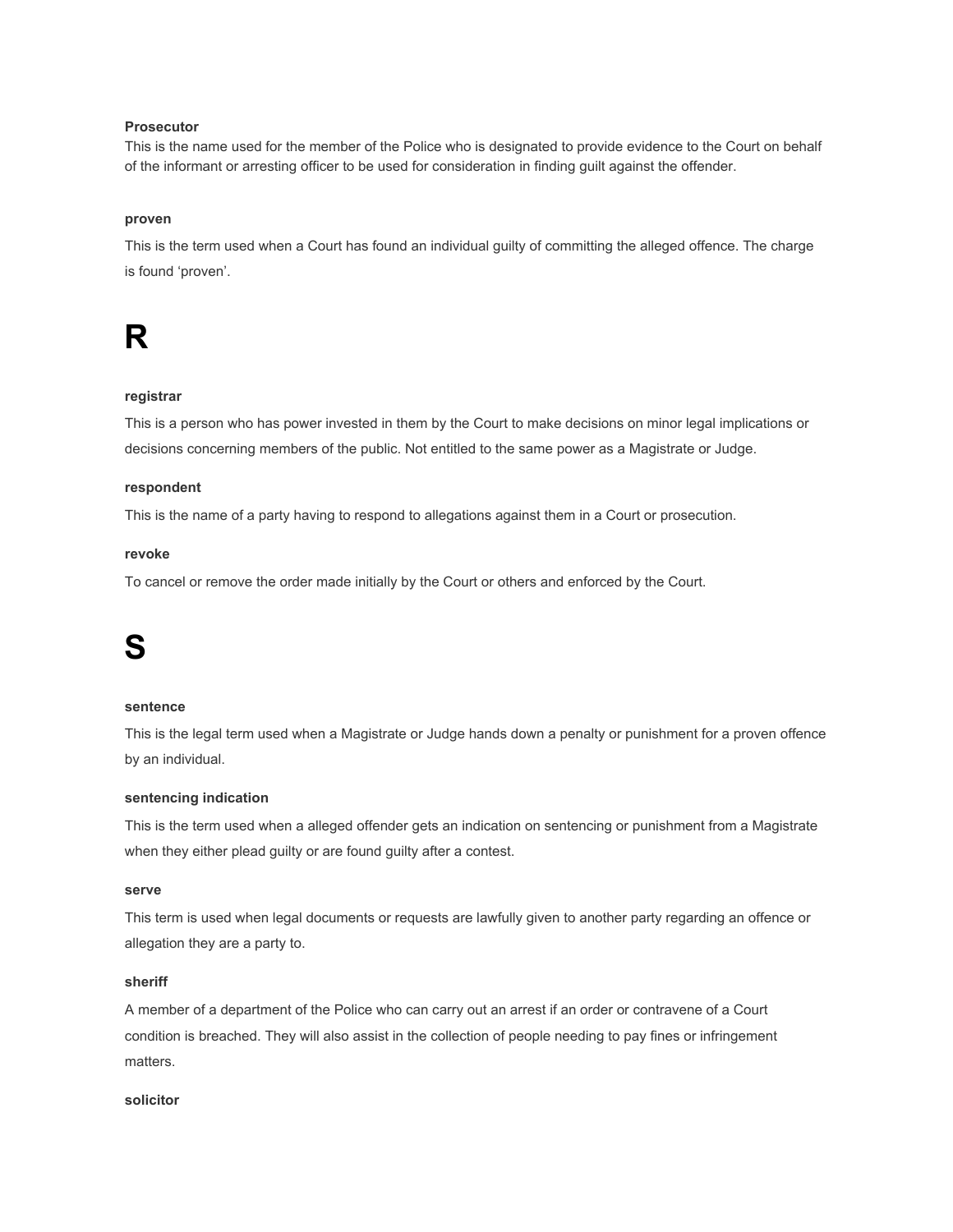A person who is a lawyer and can provide legal advice and representation in Court.

#### **Special Circumstances List**

This is a list for matters to be heard concerning if special circumstances existed at the time a fine was awarded against an individual. These can be heard by either a Magistrate or judicial registrar.

#### **stalking**

Stalking is defined by a person being contacted, communicated with either directly or indirectly that cause another to feel threatened, at risk or exposed to potential harassment.

#### **statement**

This is a document of facts concerning what happened in an incident provided by a party with consent and is usually taken by the Victoria Police or other prosecuting agency.

#### **statement of alleged facts**

This is the term used for statement made by the informant or arresting officer concerning the details of the charge against a party for alleged crimes; this will always include supporting evidence or statements provided by witnesses or victims involved if any to the crime.

#### **statutory declaration**

This a legal document whereas a person declares a statement of facts to be true and that if the facts surrounding what is stated in the document eventuate as being false they are liable for penalties as legislated under section 107A of the *Evidence Act 1958.*

#### **stay/stayed**

This is when a Court puts a result or determination on hold or pause until after a hearing or result from an appeal is sort.

#### **stood down**

When cases stood down, this means it has been temporarily paused and is typically called back to be finalised on the same day.

#### **subpoena**

This is a legal document that requires you attend or appear in court to provide certain documents to the court concerning a certain legal case or matter

#### **summary case conference**

 A summary case conference is a formal meeting to which your lawyer attends to discuss your charges with the police prosecution unit to discuss which parts of the facts the alleged offender agrees with and does not agree with the riding a possible contest mention.

#### **summary offence**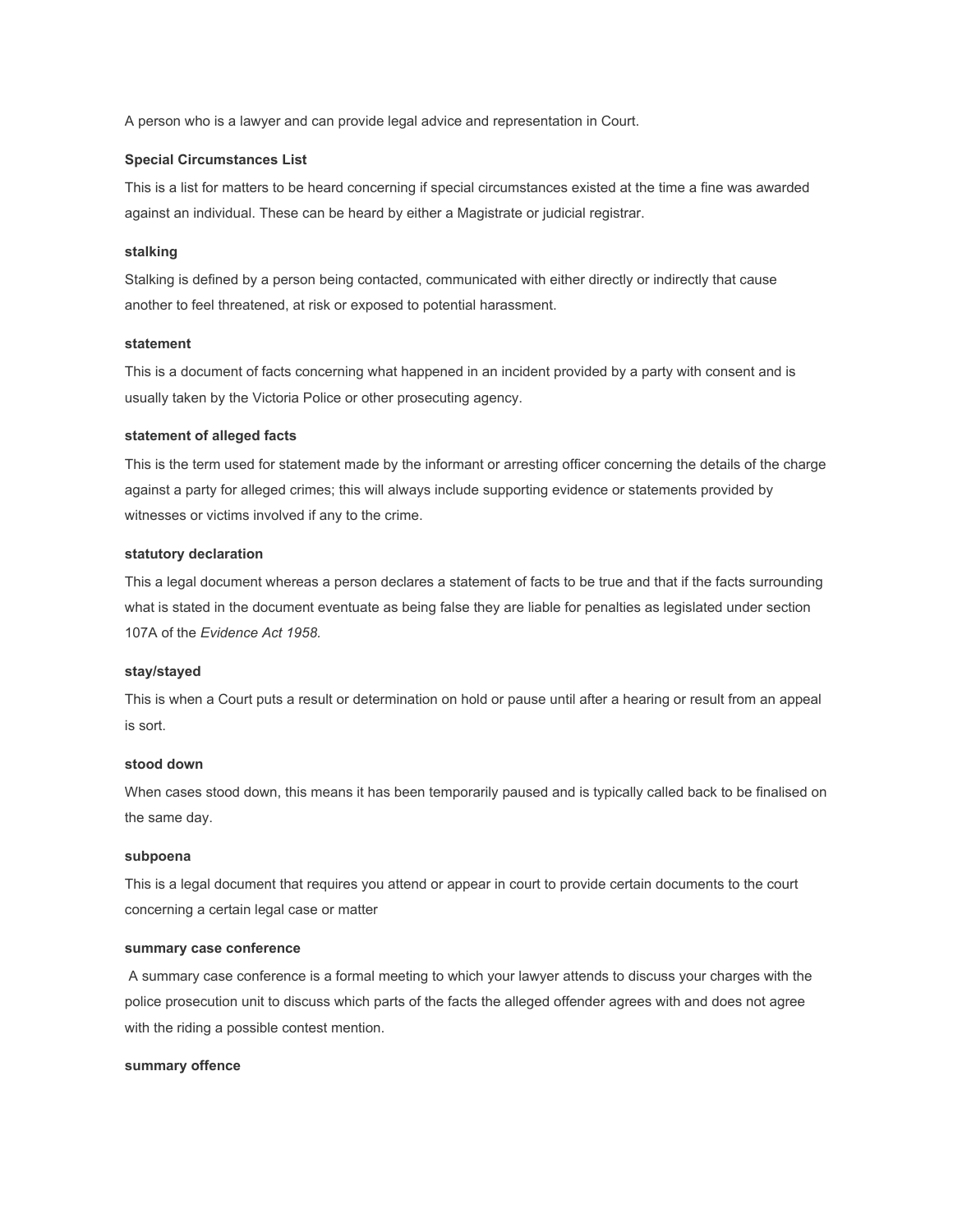A summary offence is at the lower end of the scale concerning criminal offences. These are heard in the magistrates court and children's Court of Victoria.

#### **summons**

 A summons is a legal court document that instructs an alleged offender to attend court to enter for this allegation.

#### **supervised access**

 This concerns a third party being present when a person or persons spends time with the child to ensure safety and other requirements or conditions as set out by the courts

#### **surety**

 Surety is when a person promises monetary or property to the courts should the person they swear it on behalf of not meet the conditions set by the court concerning bail

#### **surrender notice**

 This is a legal notice that can be served on an offender concerning the impoundment or forfeiture of a vehicle used in the committing of an offence.

#### **swear**

 This can also be known as an oath and can be sworn on a Bible, Torah, Qaran or other recognised religious book or published testament.

## **T**

#### **traffic offence**

 A traffic offence concerns the law relative to driving matters such as speeding, drink-driving, drug driving, driver disqualified along with a long list of other offences that can occur when accidents or other incidents take place concerning cars and the road.

#### **transcript**

A transcript is a legal record of something spoken within court concerning a case.

#### **triable summarily**

 This term is used when an indictable offence has the ability to be heard in the lower court namely the magistrates court and have the decision made by a sole magistrate rather than having a jury and judge preside over the matter in the County Court.

#### **trial**

A trial is when a court case is heard in front of the jewellery who adjudicate on the decision of guilty or not guilty.

#### **trustee**